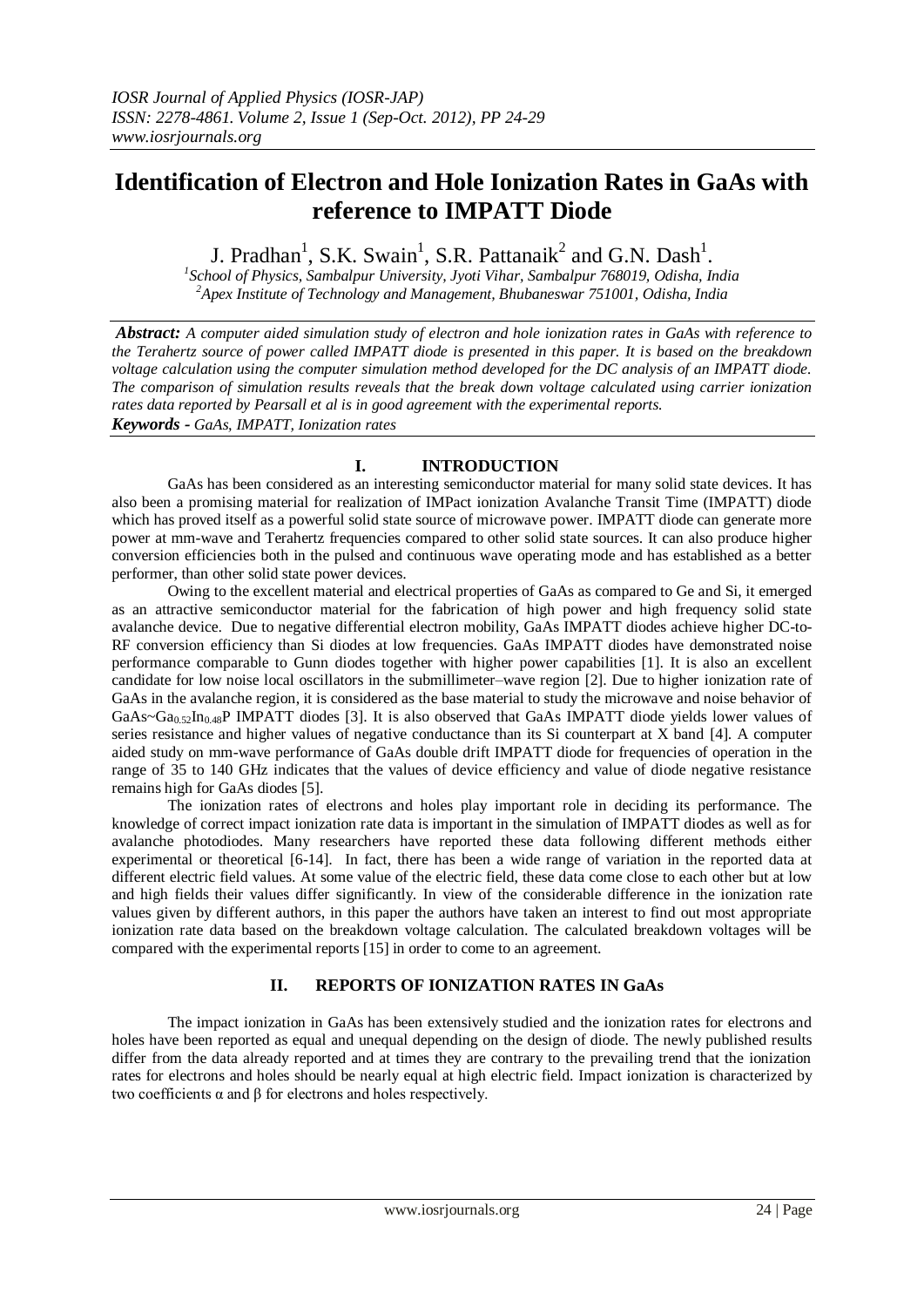

Fig-1 Electron and Hole ionization rate data as a function of inverse electric field for Ref.  $[6 - 10]$ 

The most accurate method of determining these parameters involves the analysis of photo multiplication data produced under pure electron and pure hole injection. The earliest measurements of ionization parameters in GaAs were inaccurate because the structures were not designed to permit pure injection of one type of carrier. Logan et al. in 1962[16] performed the measurements in diffused  $p^{\dagger}$ n junctions under electron injection only and assumed that  $\alpha = \beta$  in the data analysis. Logan and Sze[17] fabricated complimentary diffused  $p^{\dagger}$ n and  $n^{\dagger}$ p junctions, and measured the photocurrent multiplication when either strongly absorbed or penetrating radiation was focused on the top of either structures. This illumination created a pure injection condition and a mixed injection condition, respectively, in the structures and observed that  $\alpha = \beta$ . Using same phenomenon S.M.Sze and Gibbon [6] also determine the same relation between ionization rates of electron and hole i.e.  $\alpha = \beta$ .

The experiment showing unequal ionization rates in GaAs were performed by Stillman et al.[7], following the work of Wood et al. [18] in Si, on specially fabricated Schottky-barrier diodes that permitted separate injection of holes and electrons and reported  $\beta > \alpha$ . Again, at room temperature in p<sup>+</sup>n junction of (100) oriented GaAs, Pearsall et al. [8, 9] reported that  $\beta > \alpha$ . They further observed that the ratio  $\beta/\alpha$  decreases at high electric field. In a related work, Capasso et al. [19, 20] observed a temperature variation of β/α in GaAs with  $\beta > \alpha$  below 200°C and  $\beta < \alpha$  above 200°C. Law and Lee [10] also performed room temperature measurements on Schottky-barrier diodes and found  $\beta > \alpha$  in heavily doped and  $\beta < \alpha$  in lightly doped diodes. The ionization rates plots with inverse electric field have been shown in Fig.1.



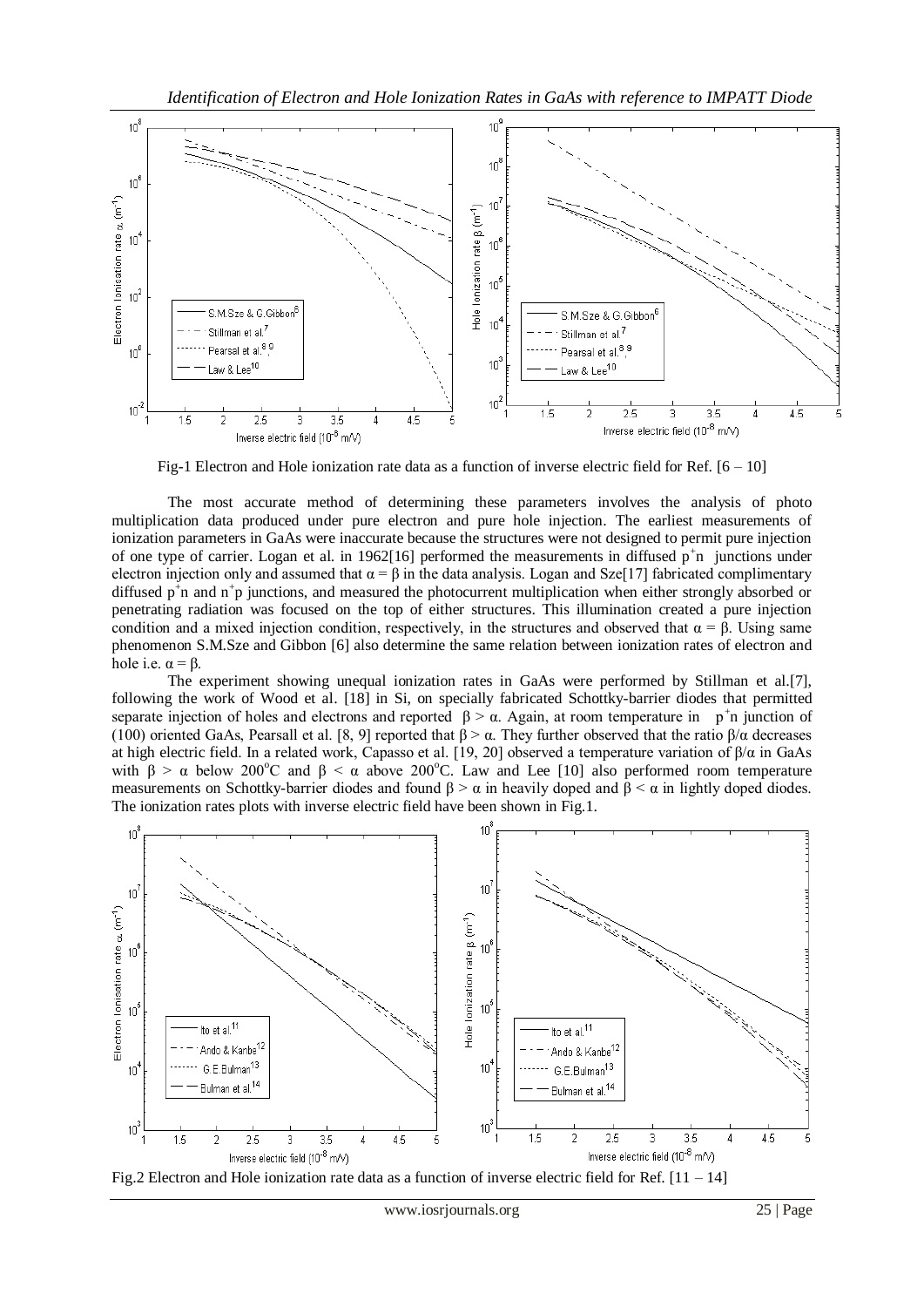Ito et al. [11], using a crater mesa p<sup>+</sup>n structure, also observed  $\beta > \alpha$ , but found that the ratio is strongly field dependent becoming unity at the maximum field. Ando and Kanbe [12] performed photocurrent multiplication and noise measurements for electron injection in a  $p^{\dagger}n$  junction and found the ratio  $(\alpha/\beta) = 2$ . G.E.Bulman et al. [13], at room temperature, determined electron and hole impact ionization coefficients α and β respectively, in (100) oriented GaAs using photocurrent multiplication measurements on specially fabricated p-n junction devices with net donor concentration ranging from  $n = 1.1x10^{17}$  to  $2.2x10^{17}$ cm<sup>-3</sup>. Bulman et al. [14] have reported a new set of ionization rate data for GaAs in 1985. The ionization rates of electros and holes reported by Ito et al, Ando and Kanbe, G.E.Bulman and Bulman et al are plotted in Fig. 2. In contrast with many previous reports the electron impact ionization rate is found to be greater than the hole impact ionization rate over the entire doping and electric field range studied. The coefficients of ionization rates of electrons and holes reported by the above researchers have been summarized in Table I.

| References                              | Field range<br>$x10^7$ Vm <sup>-1</sup> | $\alpha = A_1 exp - {B_1 / \choose F}^{m}$ |                                   |              | $\beta = A_2 exp - {B_2 \choose F}^n$ |                                   |                |
|-----------------------------------------|-----------------------------------------|--------------------------------------------|-----------------------------------|--------------|---------------------------------------|-----------------------------------|----------------|
|                                         |                                         | $A_{1}$<br>$x10^8$ m <sup>-1</sup>         | $B_1$<br>$x10^8$ Vm <sup>-1</sup> | m            | $A_2$<br>$x10^8 \text{ m}^{-1}$       | $B_2$<br>$x10^8$ Vm <sup>-1</sup> | n              |
| Sze and Gibbons                         | $\blacksquare$                          | 0.35                                       | 0.685                             | 2            | 0.35                                  | 0.685                             | $\overline{2}$ |
| Stillman et al. <sup>7</sup> 2.5 - 3.3  |                                         | 0.12                                       | 2.3                               | $\mathbf{1}$ | 3.6                                   | 2.9                               | 1              |
| Pearsall et al. 8,9                     | $3.1 - 4.76$                            | 0.0912                                     | 0.477                             | 3.48         | 3.47                                  | 2.18                              | $\mathbf{1}$   |
| Law and Lee <sup>10</sup>               | $2.2 - 4.7$                             | 0.454                                      | 0.628                             | 2            | 0.410                                 | 0.634                             | 2              |
| Ito et al. <sup>11</sup>                | $4 - 6$                                 | 5.6                                        | 2.41                              | $\mathbf{1}$ | 1.5                                   | 1.57                              | $\mathbf{1}$   |
| Ando and<br>Kanbe <sup>12</sup>         | $0.24 - 0.56$                           | 110                                        | 2.2                               | $\mathbf{1}$ | 5.5                                   | 2.2                               | $\mathbf{1}$   |
| G.E.Bulman <sup>13</sup>                | $2.2 - 6.25$                            | 0.2994                                     | 0.6848                            | 1.6          | 0.215                                 | 0.657                             | 1.75           |
| Bulman et al. <sup>14</sup> 6.25 - 2.22 |                                         | 0.1899                                     | 0.575                             | 1.82         | 0.2215                                | 0.675                             | 1.75           |

| Table I. Coefficients for ionization rate data published by different authors which have been |  |
|-----------------------------------------------------------------------------------------------|--|
| used in our simulation process.                                                               |  |

## **III. DESIGN CONSIDERATION**

The applications of IMPATT diode are mostly realized on the basis of double drift region and single drift region structures. However, the authors have considered a single drift region (SDR) IMPATT diode structure with doping distribution of the form  $n^+np^+$  and  $p^+pn^+$  for the dc analysis[15]. The  $n^+$  and  $p^+$  regions of the diode are heavily doped with each having a doping concentration as mention in Table II. The 1-D schematic diagram of the proposed  $p^+nn^-n^+$  High - Low SDR IMPATT diode is shown in Fig.3.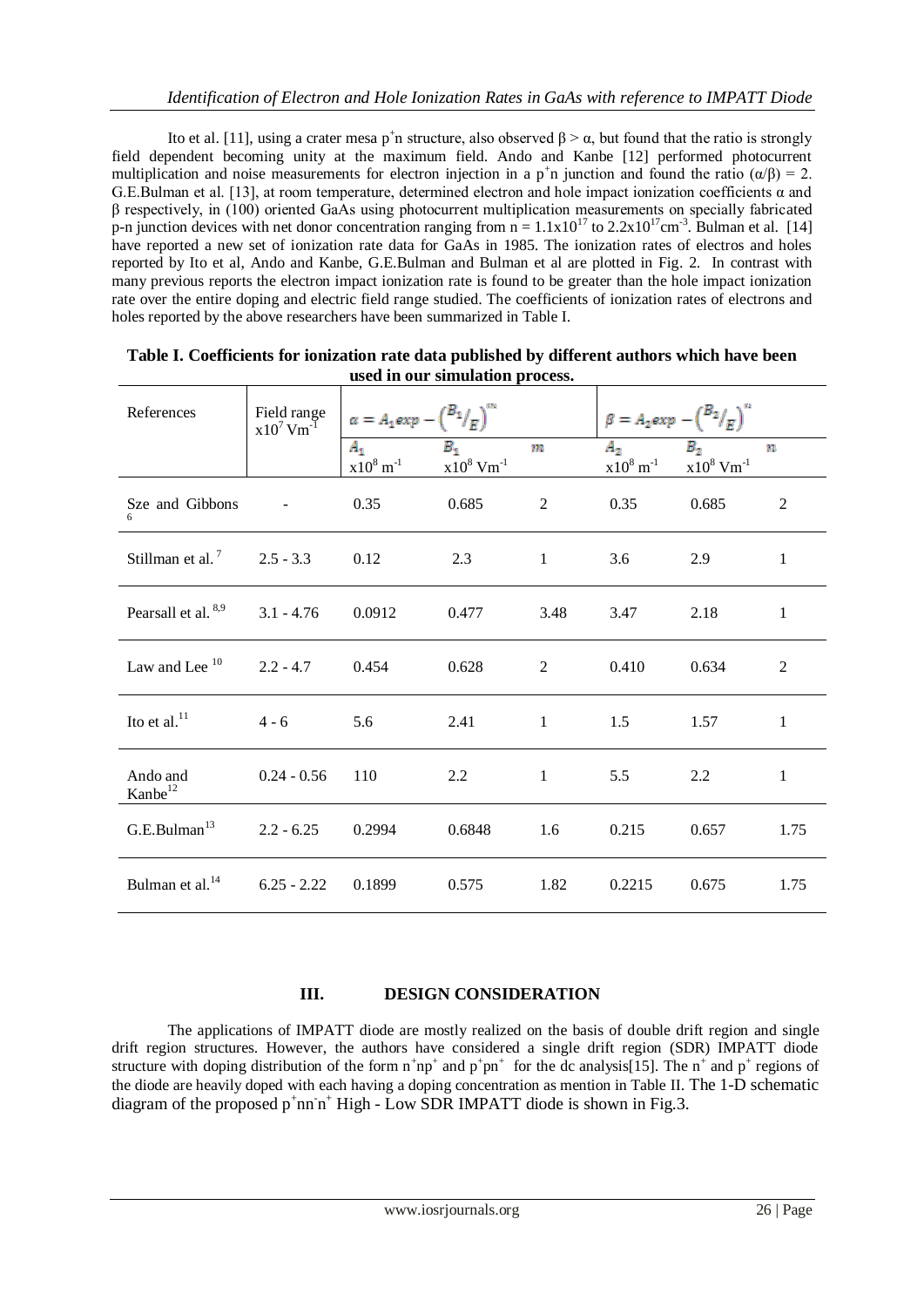| Table II. Structural parameters of GaAs Hi-Lo SDR IMPATT Diode as [15] |                  |                    |                  |                    |               |  |  |  |
|------------------------------------------------------------------------|------------------|--------------------|------------------|--------------------|---------------|--|--|--|
| High-Low                                                               | High-region      | High-region        | Low-region       | Low-region         | Active region |  |  |  |
| <b>SDR</b>                                                             | <b>Thickness</b> | Carrier            | <b>Thickness</b> | Carrier            | Thickness     |  |  |  |
| <b>Structures</b>                                                      |                  | concentration      |                  | concentration      | $(\mu m)$     |  |  |  |
|                                                                        | $(\mu m)$        | $\text{cm}^{-3}$ ) | $(\mu m)$        | $\text{cm}^{-3}$ ) |               |  |  |  |
| $S_1$                                                                  | 0.3              | $1x10^{17}$        | 5.2              | $4.0x10^{13}$      | 5.5           |  |  |  |
| $S_2$                                                                  | 0.45             | $1x10^{17}$        | 5.05             | $3.5x10^{15}$      | 5.5           |  |  |  |



Fig.3 A 1-D schematic diagram of the proposed  $p^+$ nn n<sup>+</sup> High - Low SDR IMPATT diode.

### **IV. COMOUTOR SIMULATION METHOD**

The simulation method follows the DC analysis described in details elsewhere [21]. The equations involved in this analysis are nonlinear in nature and hence the solutions of these equations are quite complex. Therefore the authors have first considered the diode to be consisting of small space points. The diode active layer is divided into exactly 5000 space points with a space step of 1 nm. In the steady state DC analysis, three important device equations namely Poisson's equation, the carrier continuity equation and the space charge equation have been solved simultaneously at each space point of the active layer of the diode.

Poisson's equation is given by,

$$
\frac{\partial E}{\partial x} = \frac{q}{\epsilon} (N_D - N_A + p - n),\tag{1}
$$

The carrier continuity equation for electron and hole are given by,

$$
\frac{\partial n}{\partial t} = \frac{1}{q} \frac{\partial J_n(x)}{\partial x} + g(x) \tag{2}
$$

$$
\frac{\partial p}{\partial t} = -\frac{1}{q} \frac{\partial J_p(x)}{\partial x} + g(x) \tag{3}
$$

where the avalanche carrier generation rate (*g*) for electrons and holes is given by,

$$
g(x) = \alpha_n(x)n(x)v_n(x) + \alpha_p(x)p(x)v_p(x)
$$

For static condition equations, (2&3) can be written as:  
\n
$$
\frac{1}{q} \frac{\partial J_p(x)}{\partial x} = g(x) = -\frac{1}{q} \frac{\partial J_n(x)}{\partial x}
$$
\n(4)

Now using the relation 
$$
J_p = qv_n n
$$
, the steady state carrier continuity equations (4) can be written as:  
\n
$$
\frac{\partial J_p(x)}{\partial x} = \alpha_n J_n(x) + \alpha_p J_p(x) = -\frac{\partial J_n(x)}{\partial x}
$$
\nUsing the expression for total current density as  $J = J_n + J_p = \text{constant}$  and defining,

$$
P(x) = \frac{J_p(x) - J_n(x)}{J}
$$

The pair of equations in (5) will reduce to the combined carrier continuity equation,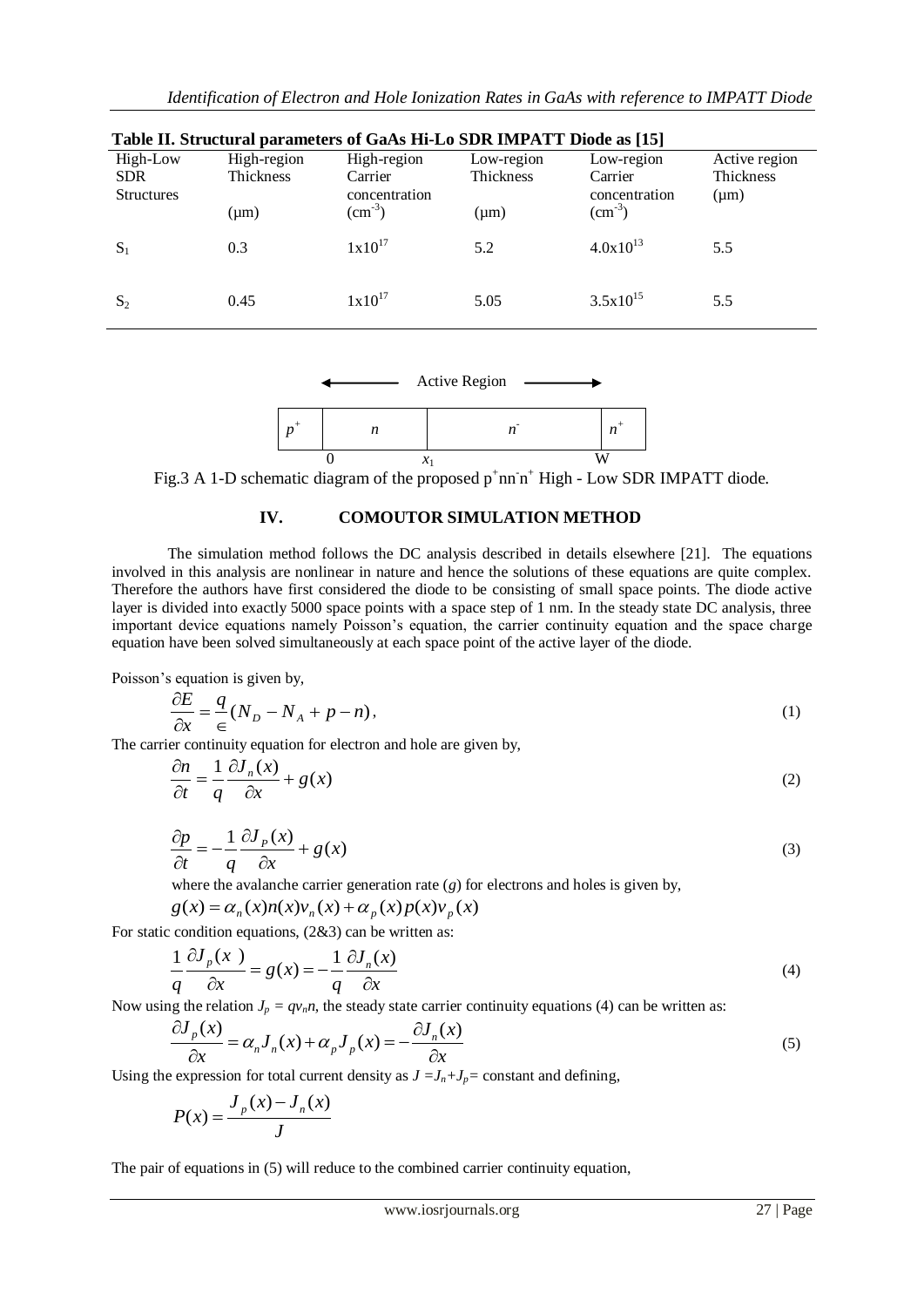$$
\frac{\partial P(x)}{\partial x} = (\alpha_p + \alpha_n) + (\alpha_p - \alpha_n)P(x)
$$
\n(6)

and the space charge equation, which gives the mobile space-charge concentration (*p-n*) at any space point, can be obtained from equations (5) as,

$$
q\frac{\partial(p-n)}{\partial x} = J\left(\frac{\alpha_n}{v_p} + \frac{\alpha_p}{v_n}\right) - q(\alpha_n - \alpha_p)(p-n) + K\frac{\partial E}{\partial x}
$$
\n(7)

where  $K$  is a correction factor whose value depends on the nature of the carrier velocity  $\sim$  field characteristics in a semiconductor. For electrons and holes in silicon with velocity field relation:

$$
v_{n,p} = v_{sn,sp} \left[ 1 - \exp(-\mu_{n,p} E / v_{sn,sp}) \right]
$$
\n<sup>(8)</sup>

The correction factor is found to be,

$$
K = \frac{J_p \mu_p}{v_p} \left( \frac{1}{v_{sp}} - \frac{1}{v_p} \right) - \frac{J_n \mu_n}{v_n} \left( \frac{1}{v_{sn}} - \frac{1}{v_n} \right)
$$
(9)

The above velocity~field relation (Eq.8) is also valid for holes in III-V compound semiconductors e.g GaAs which is considered as the base material for this paper. However for electrons, the fourth power law *V~E* relation is applicable for GaAs:

$$
v_n = \frac{\mu_n E + v_{sn} (E/E_c)^4}{1 + (E/E_c)^4}
$$
 (10)

The correction factor for velocity-field relation (10) is found to be,

$$
K = \frac{J_p \mu_p}{v_p} \left( \frac{1}{v_{sp}} - \frac{1}{v_p} \right) - \frac{J_p \left\{ 3 \left[ 1 - \frac{v_n}{v_n} \right] (E/E_c)^4 - 1 \right\}}{v_n E \left[ 1 + (E/E_c)^4 \right]}
$$
(11)

Equations (1), (6) and (7) are now solved simultaneously to obtain the electric field and the carrier current profiles of the diode, subject to the boundary conditions obtained as follows. At the left edge of the depletion layer, the hole current comprises of only the reverse saturation current *Jsp*, which enters the depletion layer at this point. A double iterative DC simulation program is employed for this purpose. It iterates over the value of the electric field maximum  $(E_m)$  and its location near the n-p junction or the depletion layer of the diode subject to the usual boundary conditions.

The boundary conditions for the electric field at the edges of depletion layer are given by,  $E(0) = 0$  and  $E(W) = 0$  again the other boundary conditions for normalized current density P(x), are given by,  $P(0) = \frac{2}{M_p} - 1$  and  $P(W) = \frac{2}{M_n} - 1$  where,  $M_n = \frac{J}{J_{ns}}$  and  $M_n = \frac{J}{J_{ps}}$  are hole and electron

current multiplication factors, respectively, where  $J_{\nu s}$  and  $J_{\nu s}$  are electron and hole saturation current densities, respectively. The DC electric field profiles, carrier current profiles, breakdown voltage etc are obtained from this analysis.

#### **V. RESULT AND DISCUSSIONS**

The breakdown voltage of SDR High-Low (Hi-Lo) GaAs IMPATT diode has already been measured on different frequency of operation by Nisitani *et al.*[15]. Therefore, in this work, we have considered two different GaAs Hi-Lo SDR structures of IMPATT diodes as taken by Nisitani *et al* [15] and the breakdown voltages are determined using the computer simulation method as described earlier. The one dimensional structure of the proposed GaAs High-Low IMPATT diode is shown in figure-3 and the structural parameters are presented in Table II. The purpose of this paper is to ascertain the validity of the eight sets of ionization rate data by applying them to determine the breakdown voltage of high-low (HL) type GaAs avalanche transit time diodes, and to compare the results with available experimental data. The computed breakdown voltages have been compared with the experimentally measured breakdown voltage [15]. The computed values of the breakdown voltage of the different Hi-Lo SDR structures of GaAs diode using eight sets of ionization rates, have been presented in Table III. along with the experimentally determined breakdown voltages.